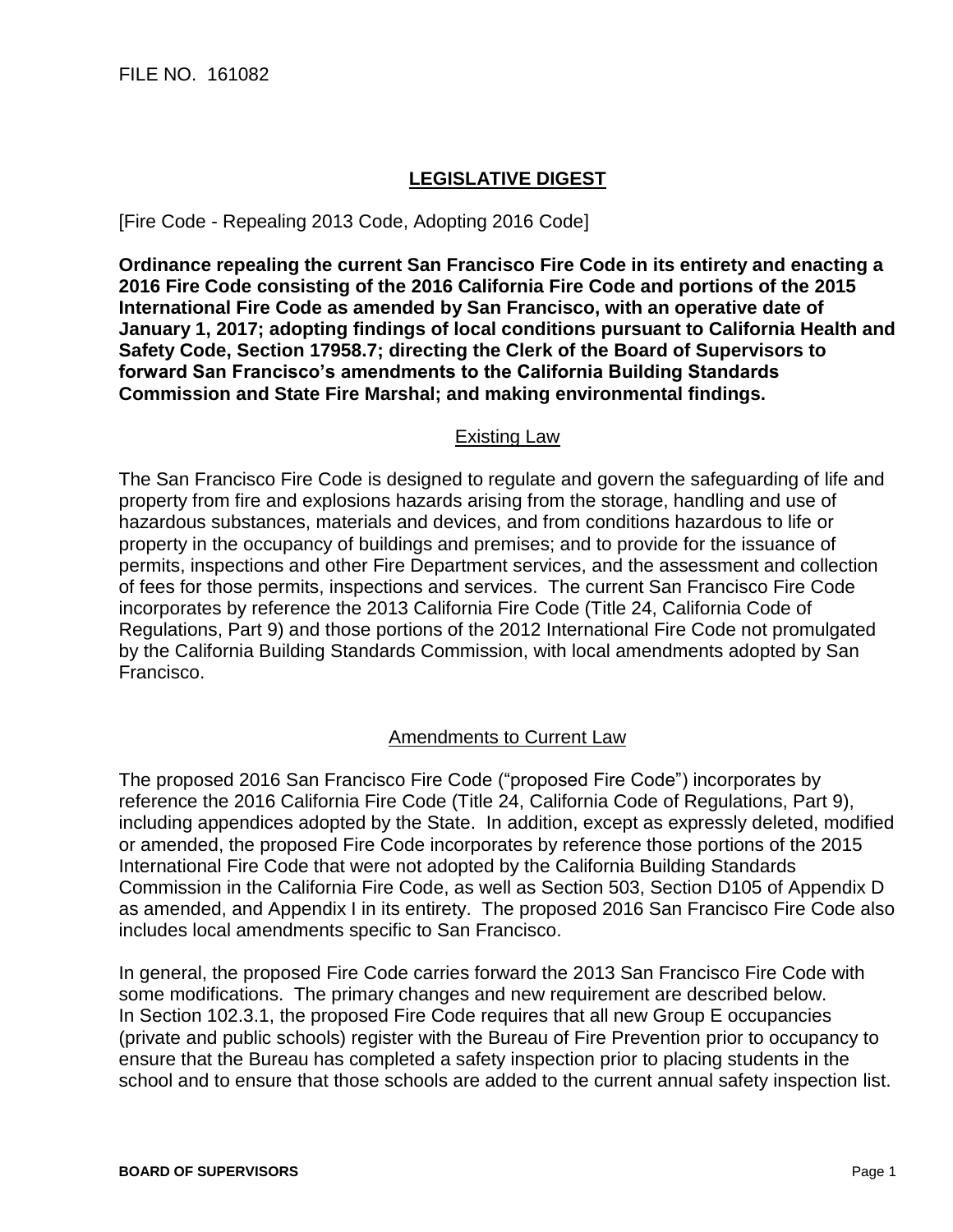In Section 109, the proposed Fire Code updates and adds new enforcement procedures. In Section 109.4, the proposed Fire Code requires that the fire code official shall issue a Notice of Violation within 15 days if any violation of the code is found, and requires that complaints be classified as "priority" or "standard". In Section, 109.4.1, the proposed Fire Code requires that notices be posted in a "conspicuous location." In Section 109.4.3, the proposed Fire Code requires the fire code official to conduct a hearing on a "Notice of Violation" (NOV) within 60 days if the person responsible to correct a violation fails to do so within the time specified in the NOV.

In Section 109.5.2, the proposed Fire Code adds Section 901.8 (Removal or Tampering with Equipment) to the list of violations for which the fine is \$1000.

In Section 109.7, the proposed Fire Code adds the exempt position of Assistant Fire Marshal (H-42) and removes the position of Fire Protection Engineer (5215) as a designated officer or employee with the authority to issue a citation.

In Section 109.9, the proposed Fire Code specifies notice and service requirements, hearing procedures and timelines, and requirements related to the hearing decision and order. In addition, in Section 109.9, the proposed Fire Code authorizes the City to institute civil proceedings for injunctive and monetary relief, including civil penalties.

In Section 409, the proposed Fire Code adds new requirements and enforcement procedures including requiring that owners provide "Disclosure Information" to residents (409.2), post safety information in the building accessible to all residents (409.3), and provide annual fire safety training for residents in buildings with 16 or more units, (409.4). In Section 409.6, the proposed Fire Code establishes penalties and enforcement procedures.

The proposed Fire Code removes Section 503.4, which currently allows a portion of 6" curbed sidewalk, adjacent to the street and without fixed obstructions, to be calculated in the required street width for maneuvering fire apparatus on City streets. Removing Section 503.4 is intended to minimize the potential for damage to fire apparatus and risk to pedestrians standing on sidewalks, including bulb-outs.

In Section 507, the proposed Fire Code requires 5-foot clear space around fire hydrants (507.5.5) and cistern openings (507.5.3.1) to assist with firefighting operations, unless approved otherwise. In Section 507.7, the proposed Fire Code requires that new developments comply with both the Subdivision Regulations and the San Francisco Public Utilities Commission requirements for the installation and modification of the Auxiliary Water Supply System.

The 2016 California Fire Code requires emergency responder radio coverage systems to be installed, but does not specify the standard for installation and maintenance, leaving this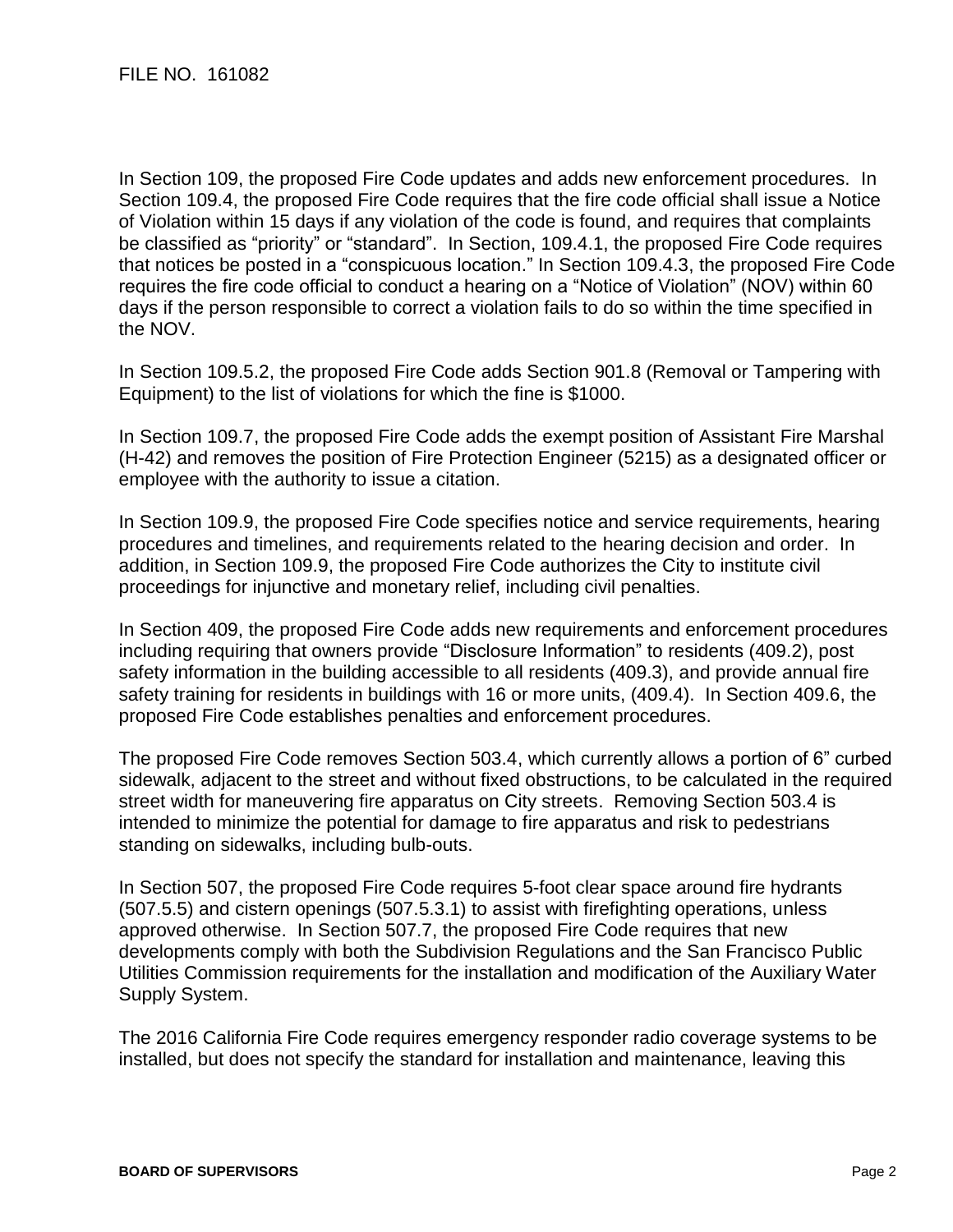matter to the local jurisdiction. In Sections 510.1.1, the proposed Fire Code specifies that the standard shall be the NFPA 1221 (2016) standards, Sections 5.10 and 9.6.

In Section 905.4, the proposed Fire Code maintains the 2013 San Francisco Fire Code location requirements, including the requirement for standpipes on exterior stairs deleted from the 2016 California Fire Code, to accommodate local firefighting operations.

In Section 907, the proposed Fire Code updates and adds new requirements and enforcement procedures. In Section 907, the proposed Fire Code requires that building owners provide tenants with annual smoke alarm information disclosures (907.2.11.10), requires annual filing of a fire alarm "Statement of Compliance" with the fire department to be posted on a website, and establishes posting, enforcement, and recordkeeping requirements (907.8.5).

In Sections 913 and 914, the proposed Fire Code establishes requirements for the construction and maintenance of the integrity of the fire pump room ensuring the room is used solely for the fire pump and related equipment (913.2.3) and defines which equipment shall be independent of each other when redundant fire pumps are required (914.3.1.2.2). In addition, the proposed Fire Code establishes the following requirements to maintain integrity of the building water tank: forbidding the routing of lines or electrical conduit through the tanks (914.3.2.1), routing of drains of the tanks (914.3.2.2), and provides requirements for drain ejector pumps (914.3.2.2.1).

In Section 914.12, the proposed Fire Code adds the "F"-occupancy (fabrication/factory) to the already required "A"-occupancy (assembly) as occupancy that also shall be required to be sprinklered if established on a pier to facilitate what can be difficult over water firefighting operations.

In Section 1010, the proposed Fire Code prohibits horizontal sliding doors as egress doors in A, E, R and high-rise building occupancies, in addition to those already prohibited by the 2016 California Code, to accommodate the demands of local firefighting operations. (1010.1.2 and 1010.1.4.3).

In Sections 905.3.4, 1013.1.1, and 1030.1.1, the proposed Fire Code adds requirements for stage fire hoses, fire escape signs, and egress passageways from housing units in back of lots, consistent with the San Francisco Building Code requirements.

The proposed Fire Code adopts the 2015 International Fire Code Appendix D Section D105, which sets minimum street widths for Fire Department access roads around new buildings over 30 feet in height (new developments only) to accommodate aerial ladder trucks. Minimum street widths apply to newly developed streets only. The proposed Fire Code also adopts the 2015 International Fire Code Appendix I in its entirety. The current Fire Code requires maintenance of fire suppression systems. Appendix I sets requirements to correct fire suppression systems that are not maintained properly to ensure system corrections.